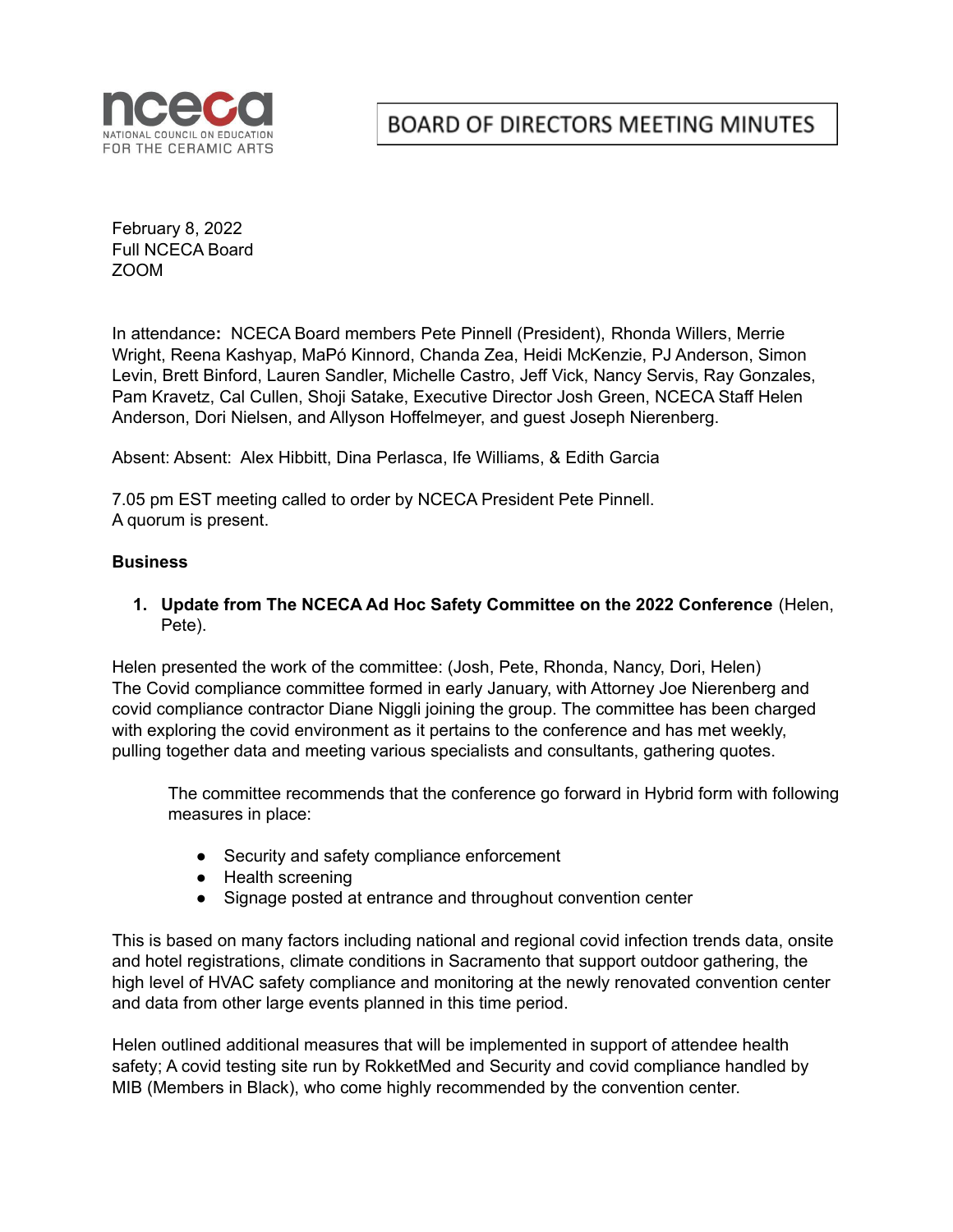Proof of vaccination or a negative test by an authorized testing facility are currently required by the State of California for Mega events, this may change before the conference. Diane Niggli, NCECA's covid compliance specialist, will oversee vaccination records and admissions process and the committee recommends hiring an additional staff member to work with Diane, additional volunteers and an MIB team member. The committee does not recommend temperature screening stations as they have not proved effective against Omicrom and also does not see the benefit in purchasing standalone vaccination records software as California Department of health guidelines include a number of different formats to access vaccination cards. Discussion with Vfairs continues about possible vaccine card uploads for attendees, but questions remain on several fronts before NCECA decides if this is feasible. Programmatic changes include replacing the Friday Night dance with a curated storytelling experience produced in collaboration with Capital Storytelling.

All of the covid compliance measures fall within our planned line budget.

There was discussion about vaccination and testing guidelines and attendee status, attendance numbers and vaccination or testing verification and social distancing strategies. The board also discussed policies and obligation to provide resources to an attendee who tests positive at the conference. Attendees must have vaccination records or negative tests before entry to the conference center. Joe alerted the board that the definition of fully vaccinated in California at this time is two weeks past the date of their second Pfizer-BioNTech or Moderna vaccination dose, or a single dose for Johnson & Johnson to be considered fully vaccinated. PCRs must be taken within 48hrs and Anitgen tests 24hrs. (self-administered home tests are not acceptable in California at this time.) In addition, there will be no other conference at the conference center at the same time as NCECA and the conference center capacity is much larger than any attendance we are expecting.

## **2. Update from the Sacramento Onsite Liaisons (Nancy, Ray)**

Over 80 exhibitions are being installed and the community is excited. California is an outdoor place, with weather in March looking favorable and with many outdoor dining options available for conference goers. The onsite folks are currently working with *Visit Sacramento* to arrange for food trucks and possibly a farm stall near the conference center to encourage people outside for their meals while staying close to the center. Nancy let the board know that Sacramento is ready for the conference. The convention center has the same air filtration system as hospitals and NCECA's covid prevention procedures are excellent.

## **Announcements**

- 1. **Board report reminder** Board reports from October 1, 2021 to March 1, 2022 are due March 1, to be approved and posted before conference.
- 2. **Reminder to board members** to register for the conference as soon as possible. (Rhonda)
- 3. **Board events & board roles at conference** (Rhonda)

Let Josh, Rhonda, and Pete know if unable to attend in person so duties can be assigned for both in person and virtual conferences. At the March 8th meeting , we will review board roles and needs at the conference.